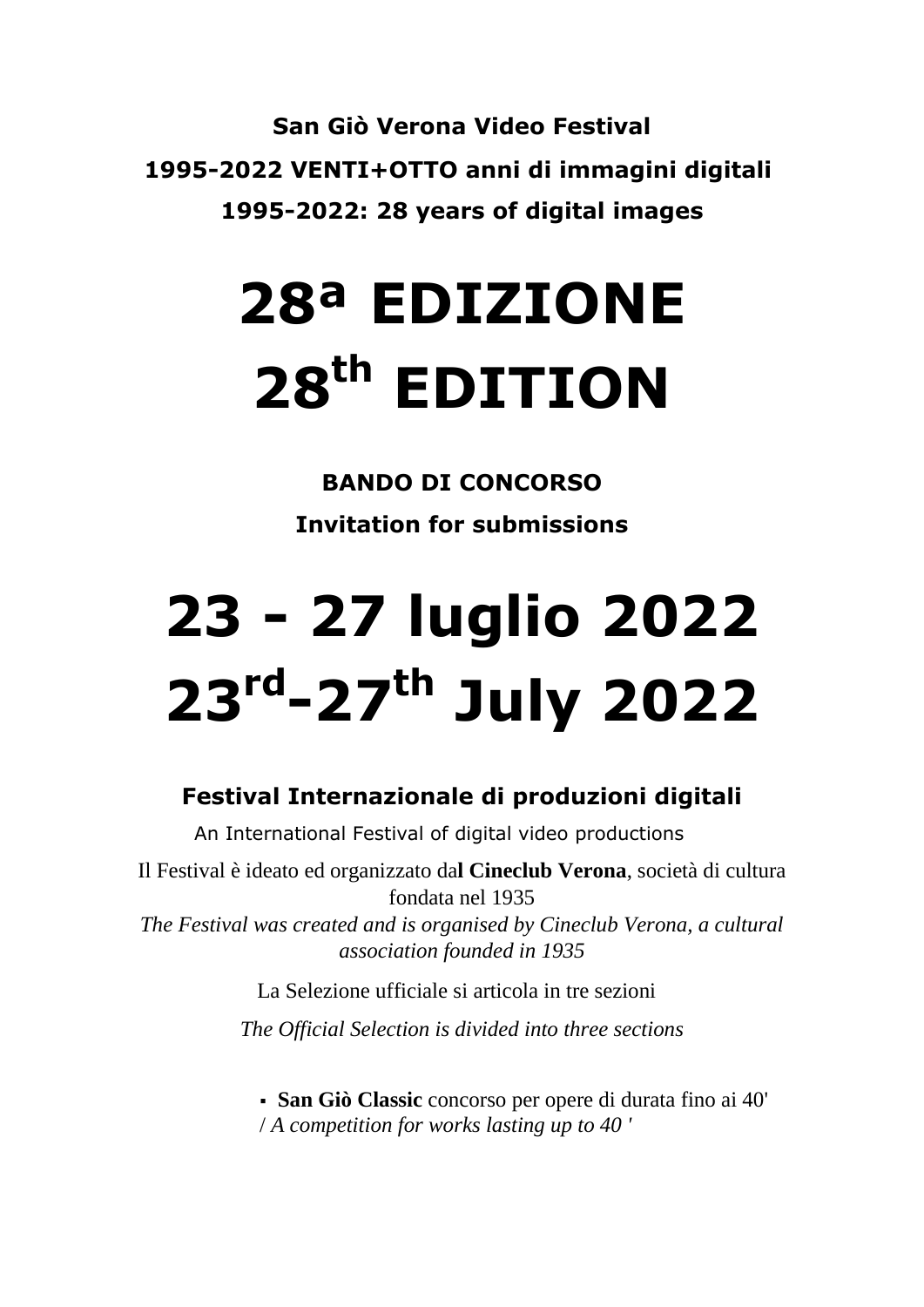**San Giò In Lungo** concorso per opere di durata oltre i 40' / *A competition for works lasting over 40 '*

 **San Giò Eventi** opere fuori concorso / *out-of-competition productions*

#### **REGOLAMENTO /REGULATION**

Al Concorso possono partecipare solo opere realizzate dopo il **1 gennaio 2020**. Le opere dovranno rientrare in una delle 2 sezioni previste da contrassegnarsi nella scheda d'iscrizione.

*Only movies completed after January 1,2020 are admitted to the competition. The movies must fall into one of the two sections stated above, and the choice must be specified on the entry form.*

La partecipazione al Concorso è gratuita. / *Participation in the competition is free*.

Per partecipare al Concorso è obbligatorio / *To enter the competition you must:*

1. **compilare** la scheda di partecipazione in ogni sua parte, in modo chiaro e leggibile;

*fill out the entry form in all its parts, in a clear and readable way;*

2. **inviare** l'entry-form compilata e firmata, con annessa autorizzazione all'utilizzo dell'opera a scopi didattici, culturali e promozionali del San Giò Verona Video Festival, senza fini di lucro; *send the entry form, after completing and signing it, and attach a permission for San Gio Verona Video Festival to use the work for non-profit educational, cultural and promotional purposes;*

3. **inviare** un link del film (Vimeo – WeTransfer…); *send a link of the film (Vimeo - WeTransfer ...)*

4. **inviare** una breve biografia e una filmografia essenziale dell'autore e/o degli autori; *send a short biography and*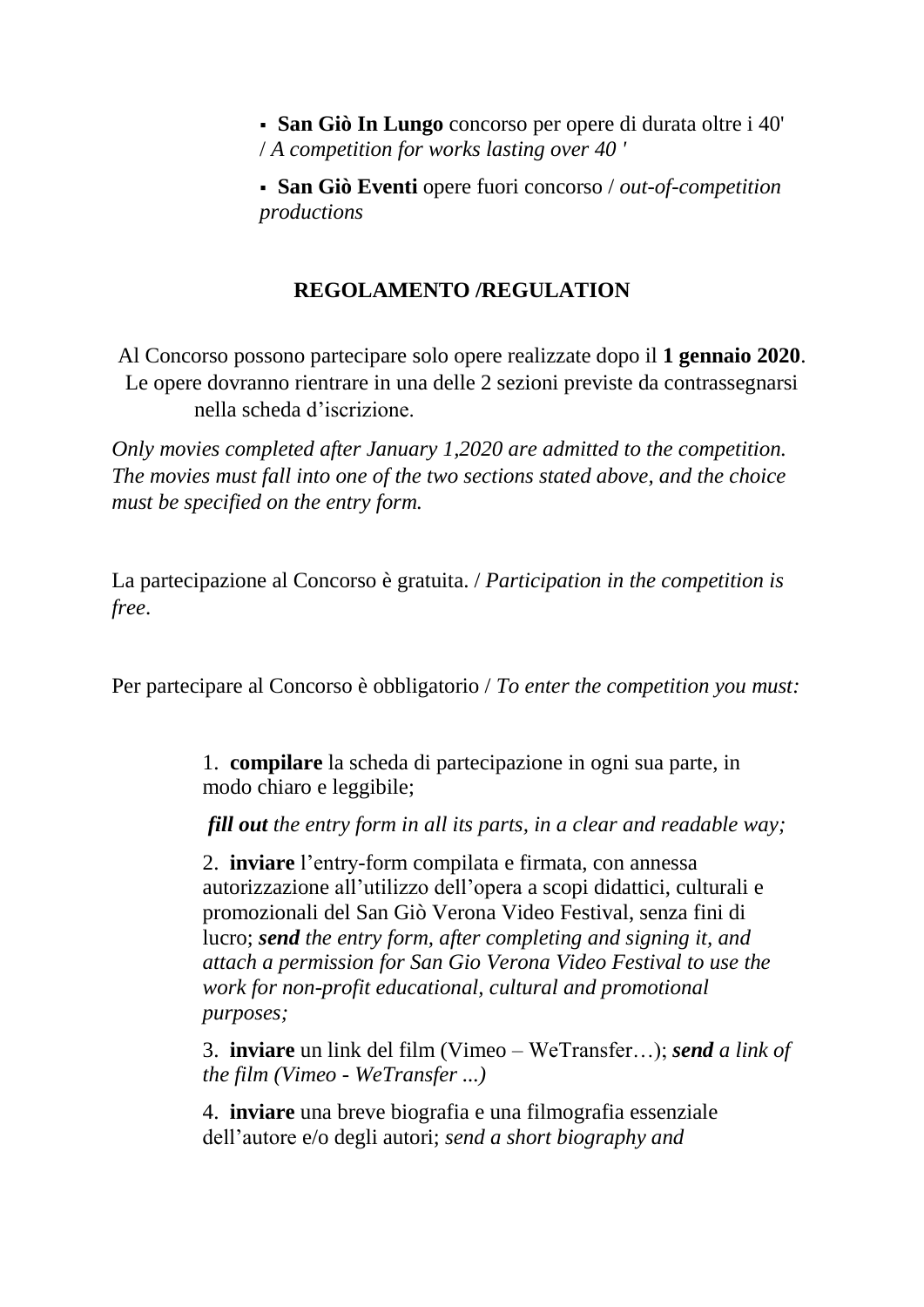*filmography of the author and/or authors* 

5. **inviare** una sinossi dell'opera in lingua italiana e/o inglese; *submit a summary of the movie, in Italian and/or English;*

6. **inviare** immagini del film e foto di scena in formato JPEG

7. / *submit some images from the film and set photos in JPEG format*

8. **inviare** il dettaglio dei brani musicali originali e non, utilizzati come colonna sonora, indicando autore e titolo dei brani / *send a detailed list of the original and non-original tracks used in the movie's soundtrack, specifying author and titles*

**La scheda di partecipazione priva di firma non ha valore legale.**

*If it is not signed, the entry form has no legal status*

**Pertanto l'assenza della stessa comporterà l'automatica esclusione dal Concorso**

*Therefore, absence of the signature will signify automatic exclusion from the Competition*

Le opere e relativa documentazione richiesta, dovranno essere spedite entro il **30 giugno 2022**

all'indirizzo e-mail: [sangioveronavideofestival@gmail.com](mailto:sangioveronavideofestival@gmail.com)

*The films and related documentation requested must be sent by*

### *June 30th , 2022*

to our e-mail address: [sangioveronavideofestival@gmail.com](mailto:sangioveronavideofestival@gmail.com)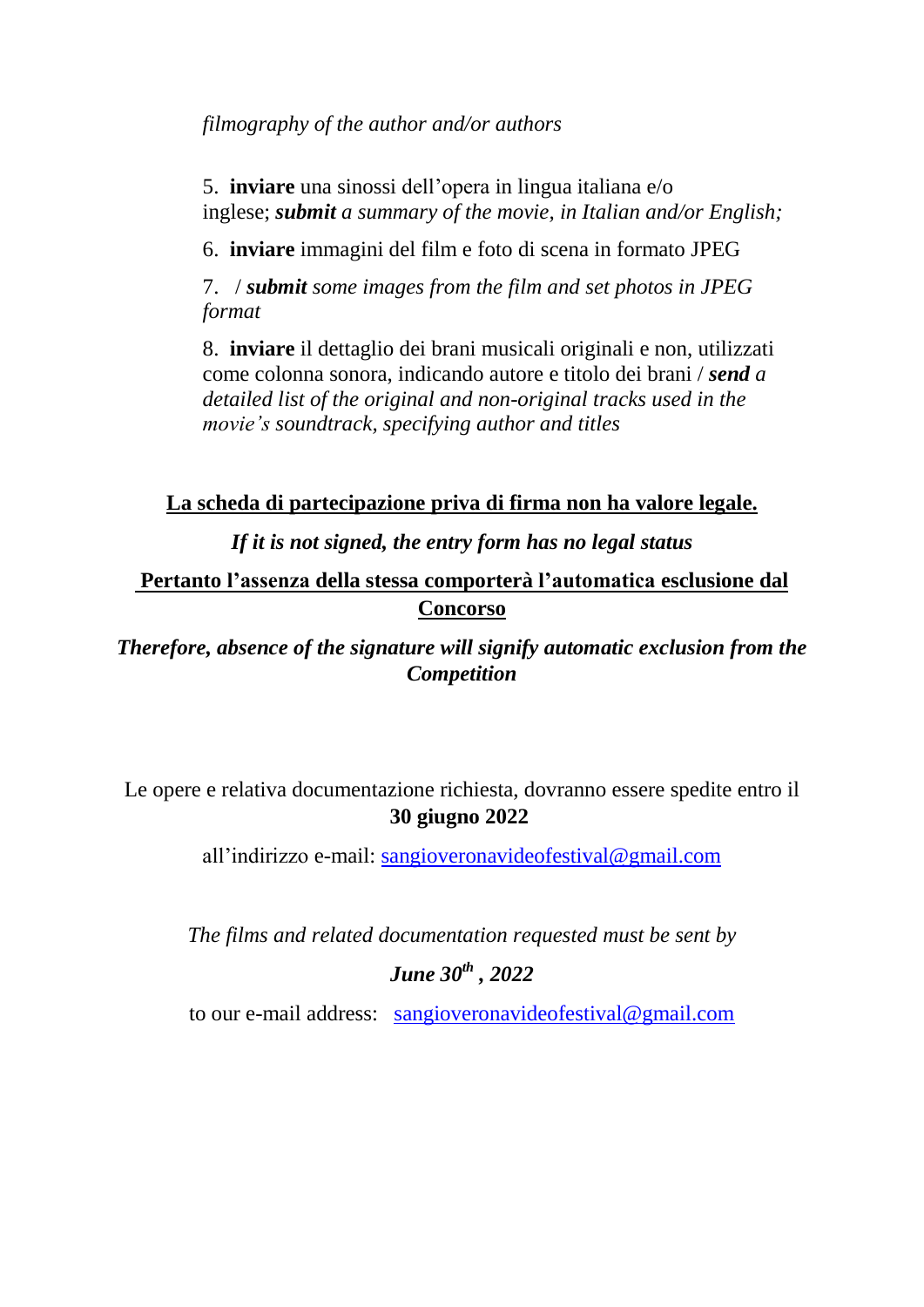Gli autori e i produttori delle opere in Concorso saranno informati sull'ammissione o meno al Concorso via e mail /*The authors and producers of the works will be informed by e-mail about whether they have been admitted to the Competition*

Le copie dell'opera inviate al Concorso entreranno a far parte dell'archivio Cineclub Verona.

The copies of films entered will become part of the Cineclub Verona archive.

Ogni copia se in lingua diversa dall'italiano, dovrà essere dotata di sottotitoli in italiano o in inglese. La mancanza di sottotitoli, ove richiesti, comporterà l'automatica esclusione dal Concorso.

*If the movie is spoken in a foreign language, the copy must be provided with Italian or English subtitles. The lack of subtitles, when required, will automatically exclude the work from the Competition.*

**Inviare (consigliato) unitamente alla copia selezionata un trailer** (che verrà usata per la promozione del festival) del film della durata massima di due minuti per i film fiction e documentari, e massimo un minuto per i film d'animazione.

*Attach (recommended) to the copy a trailer of the movie, which will be used for the promotion of the festival (up to two minutes long for fiction and documentary movies, and up to one minute for animated films).*

Le Giurie di San Giò Classic e San Giò in Lungo saranno composte da membri designati dalla Direzione del Festival scelti tra esperti internazionali di cinema.

*The members of the Juries of "San Giò Classic" and "San Giò in Lungo" will be appointed by the Directorate of the Festival, selecting among international experts on cinema.*

La Giuria San Giò Classic assegnerà alle opere ammesse al Concorso i seguenti premi: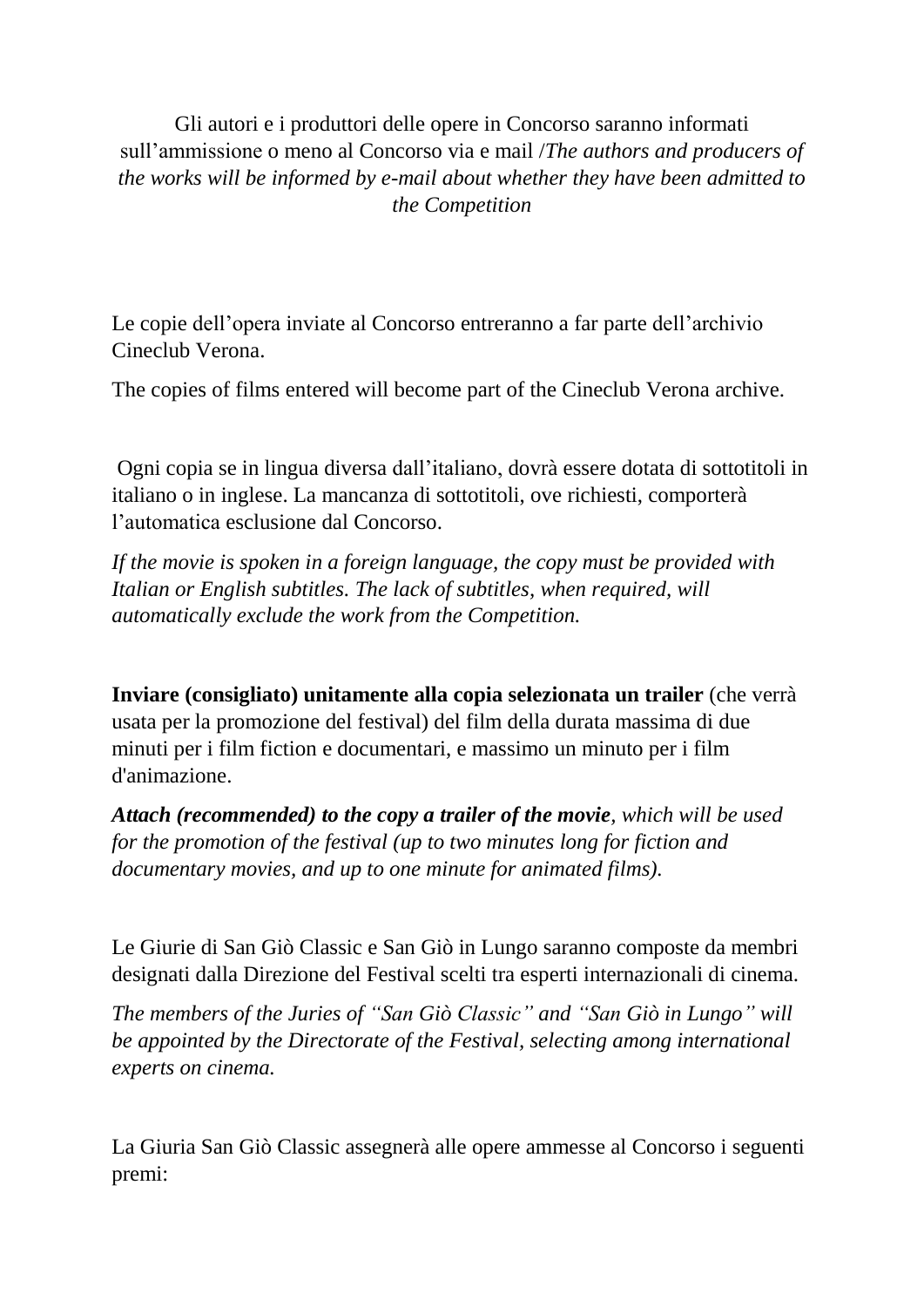*The San Giò Classic Jury will award the following prizes:*

MIGLIOR VIDEO / BEST VIDEO: MIGLIOR REGIA / BEST DIRECTOR MIGLIOR SCENEGGIATURA / BEST SCREENPLAY MIGLIOR FOTOGRAFIA / BEST DIRECTOR OF PHOTOGRAPHY: MIGLIOR MONTAGGIO / BEST EDITOR: MIGLIOR MUSICA / BEST MUSIC: MIGLIOR INTERPRETAZIONE / BEST ACTOR / ACTRESS: MIGLIOR ANIMAZIONE / BEST ANIMATION FILM: MENZIONE SPECIALE DELLA GIURIA / SPECIAL MENTION:

La Giuria San Giò in Lungo assegnerà alle opere ammesse al Concorso i seguenti premi:

*The jury of "San Giò in Lungo" will award the following prizes:*

MIGLIOR VIDEO / BEST VIDEO MIGLIOR REGIA / BEST DIRECTOR MIGLIOR DOCUMENTARIO / BEST DOCUMENTARY PREMIO MIGLIORE OPERA PRIMA / BEST DEBUT FILM

*Premi Speciali /Special Awards:*

**Premio Mario Dall'Argine** - al personaggio internazionale che più si adopera alla diffusione della cultura cinematografica

*Mario Dall'Argine Award to an international personality who strives to spread cinema culture*

Il giudizio della Giuria è insindacabile / The jury's decision is final.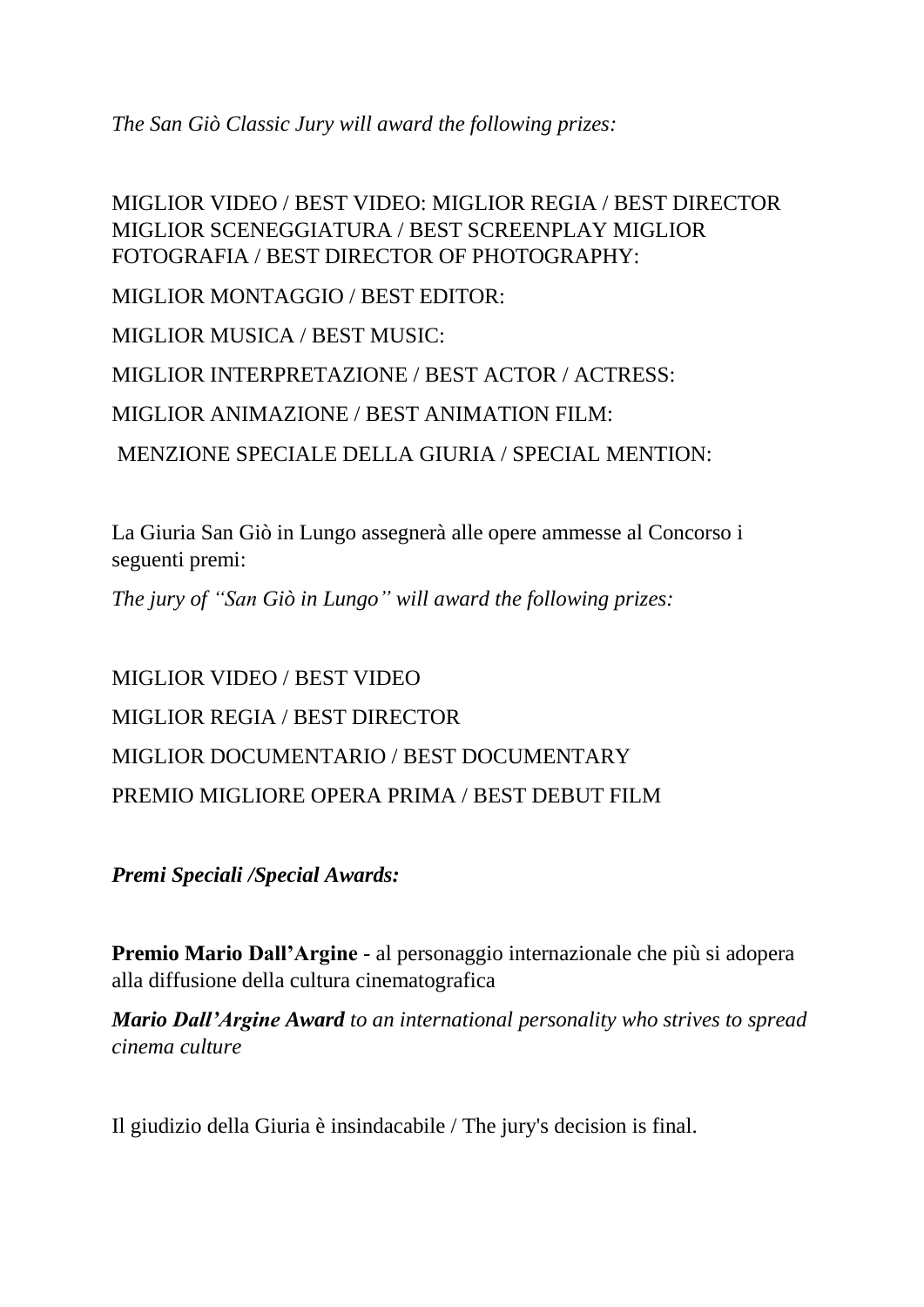Accanto alla Giuria ufficiale verrà istituita una Giuria popolare, la Giuria del San Giò Social Club, costituita dagli amici del Festival, che assegnerà il premio al miglior video a carattere sociale, insieme al Premio **SOAVE WAYS** - del Consorzio per la tutela del Soave e del Consorzio per la tutela del Monte Veronese Dop (per il video che meglio esprime la soavità della vita) ed il **Premio "Dino Coltro"** (al video che meglio esprime i valori della tradizione).

Inoltre, grazie alle collaborazione dell'associazione con le scuole del territorio, verrà istituita una Giuria giovanile, costituita da ragazzi interessati all'arte e al cinema, che avrà il compito di assegnare il **PREMIO DELLA GIURIA GIOVANI** e massimo due menzioni speciali.

In addition to the Official Jury, there will be a People's Jury, the "San Giò Social Club", made up of friends of the Festival. They will assign a prize to the best video of a social nature; the **SOAVE WAYS** prize – sponsored by the Consortium for the Protection of Soave and the Consortium for the Protection of Monte Veronese DOP cheese – for the video that best expresses the sweetness of life; and lastly, the **"Dino Coltro Award"** - to the video that best expresses the values of tradition.

Moreover, thanks to the collaboration between the Association and local schools, a youth jury will be set up, composed by young people fond of art and cinema. They will be responsible for assigning the **YOUTH JURY AWARD** and up to two Special Mentions.

Con la loro partecipazione al Concorso, i detentori dei diritti delle opere selezionate autorizzano, ai soli fini della promozione del San Giò Verona Video Festival, l'inserimento gratuito di brevi sequenze dell'opera, per la durata massima di quattro minuti, in telegiornali, rubriche televisive ed internet. Inoltre, autorizzano gratuitamente ulteriori proiezioni integrali dell'opera per scopi didattici, culturali e di promozione del Festival stesso e senza fini di lucro, ritenendosi responsabili dei contenuti dell'opera e della diffusione, per mezzo di essa, di sceneggiature e di musica non originale protette da copyright.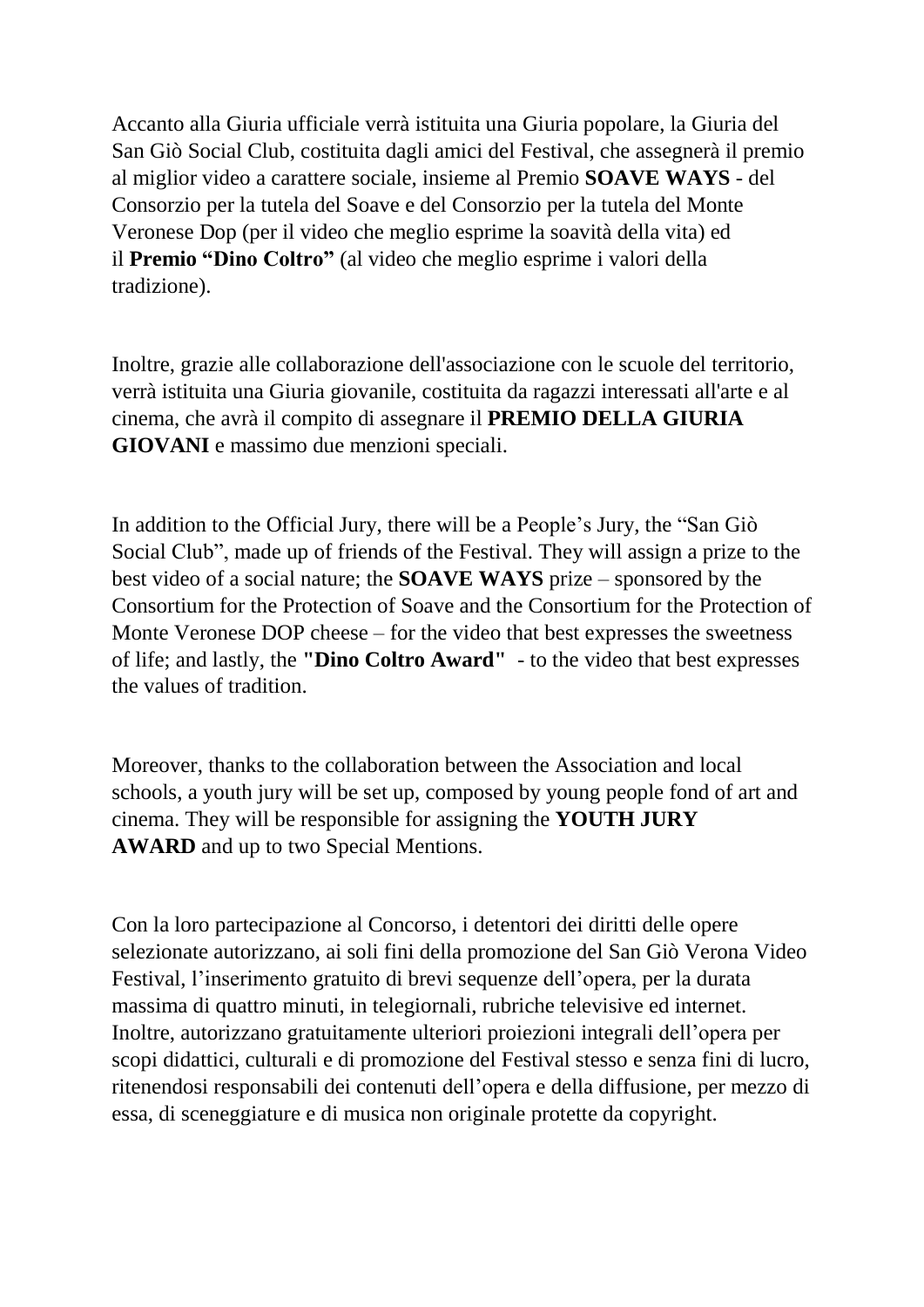*With their participation in the Contest, the rights-holders of the selected films authorize, for the sole purpose of promoting the San Giò Verona Video Festival, the free inclusion of short sequences, up to 4 minutes long, in newscasts, television programs and on the Internet. Furthermore, they authorize free screenings of the whole films for non-profit educational and cultural purposes, and for the promotion of the Festival itself; finally, they should consider themselves responsible for the content of the works and for the distribution, through them, of screenplays and non-original soundtracks protected by copyright.*

Per l'interpretazione del presente Bando di Concorso fanno fede i testi italiano e inglese.

*The Italian and English wording will be deemed valid for any interpretation of this invitation for submissions to the Competition.*

In caso di controversie è competente il Foro di Verona.

*The Court of Verona will be responsible for settling any legal disputes that may arise.*

La partecipazione al Concorso implica l'accettazione del presente Regolamento.

*Participation in the contest requires the acceptance of these Regulations.*

I dati personali verranno trattati secondo quanto previsto dal Decreto Legge sulla Privacy del 30/06/2003 n°196 e successive modificazioni ed integrazioni.

*The personal data will be treated in accordance with the Italian Law on Privacy of 30th June 2003 No. 196 and subsequent amendments and additions.*

Verona, Febbraio 2022 Verona, February 2022